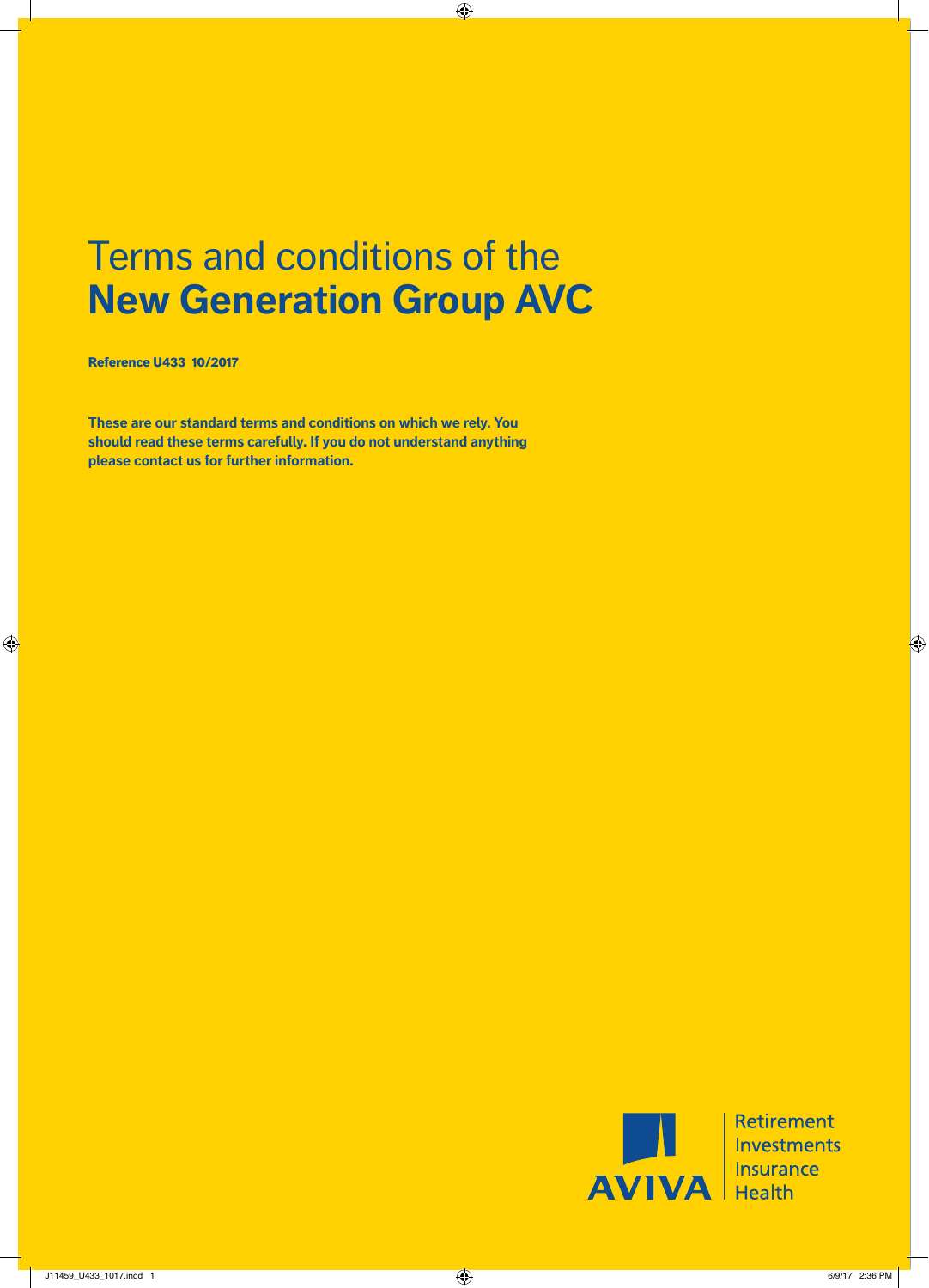# **Contents**

|                 |                                                                   | Page |
|-----------------|-------------------------------------------------------------------|------|
| 1               | <b>Introduction</b>                                               | 3    |
| 2               | <b>Contributions to your plan</b>                                 | 4    |
| 3               | <b>Charges</b>                                                    | 5    |
| 4               | <b>Funds and units</b>                                            | 5    |
| 5               | The member's pension benefits                                     | 9    |
| 6               | What happens when a member dies<br>before retiring?               | 11   |
| 7               | What happens when a member dies<br>after retiring?                | 11   |
| 8               | <b>Surplus funds</b>                                              | 11   |
| 9               | What happens if we pay the pension or death<br>benefits late?     | 11   |
| 10 <sup>°</sup> | Transferring the value of a member's account<br>to another scheme | 12   |
| 11              | What happens if the scheme is not registered<br>with HMRC?        | 12   |
| 12              | <b>Changed circumstances</b>                                      | 12   |
| 13              | What happens if the scheme is wound up?                           | 14   |
|                 | 14 Accounting for tax                                             | 14   |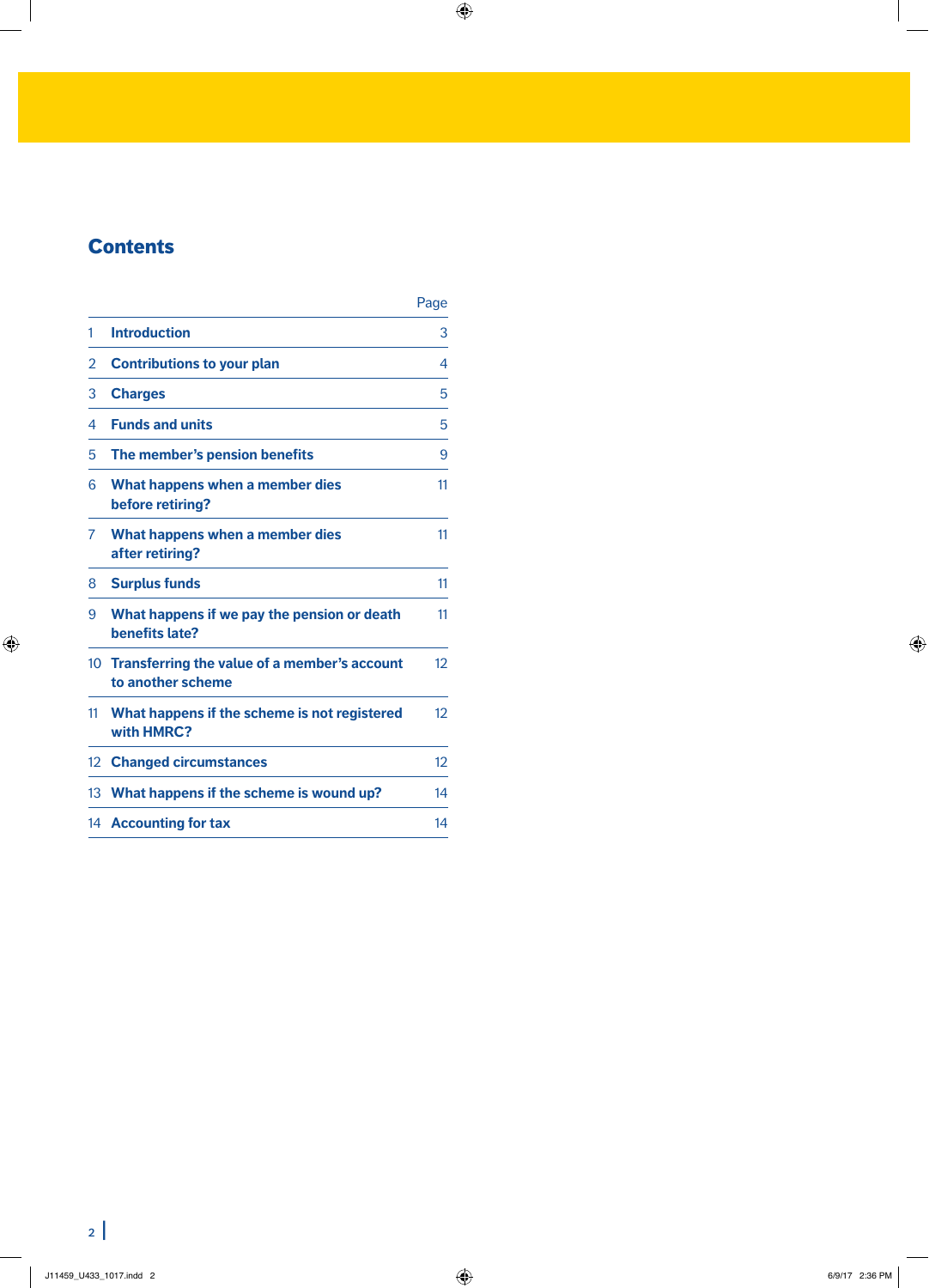# 1 Introduction

#### 1.1 About this document

This document describes the terms and conditions that apply to your **plan** with us.

This **plan** is a contract between you and us. Please read it carefully and keep it in a safe place.

Please also keep any illustration we gave you when you started the **plan**.

# 1.2 What is meant by 'you', 'us' and 'we'

#### You

The trustees of the **scheme**.

# Us and We

Aviva Life & Pensions UK Limited, the providers of the **scheme**.

# 1.3 Other expressions we use in this document

This section explains what we mean by various expressions that we use in this document and any endorsements (notices of change to the **plan**).

If we use any of these expressions we use **bold** to remind you that you can look up their meanings here.

#### Administration headquarters

Our **administration headquarters** is our Salisbury office at:

**PO Box 1550 Salisbury Wiltshire SP1 2TW**

or such other address as we may advise from time to time.

#### Dependant

This means a person who is financially dependent on the **member**, or dependent on the **member** because of physical or mental impairment at the time of the **member**'s death. It includes the **member**'s husband, wife or registered civil partner.

# **FCA**

The Financial Conduct Authority and any regulator that may need to replace its regulatory function from time to time.

#### Funds

These are the **funds** available for you to invest in that are split into notional **units**. We describe this in section 4.3.1.

#### **HMRC**

HM Revenue & Customs.

### Member

A **member** of the **scheme** who has benefits under this **plan**.

### Normal retirement date

The **member**'s retirement age shown on the application form. This cannot be changed unless we agree.

### Pension date

The **member's normal retirement date** or another date when he or she starts his or her pension benefits.

#### Plan

This **plan** which includes these terms and conditions, the **plan** schedule and any endorsements that relate to the **plan**.

#### Regular contributions

The total regular contributions made into the **plan**.

We do not treat **single contributions** paid by cheque as regular contributions.

#### **Pulac**

The rules of the **scheme**.

### Scheme

This is the company pension scheme named on the schedule we have issued with this **plan**.

#### Single contribution

Any payment made into your **plan** by cheque, unless we have agreed another method of payment.

#### Transfer value

This is the value of any additional voluntary contributions transferred into your **plan** from another scheme.

#### Units

The **funds** are split up into notional **units**. Payments into the **plan** buy notional **units** in the **funds** you have chosen. We describe this in section 4.3.2.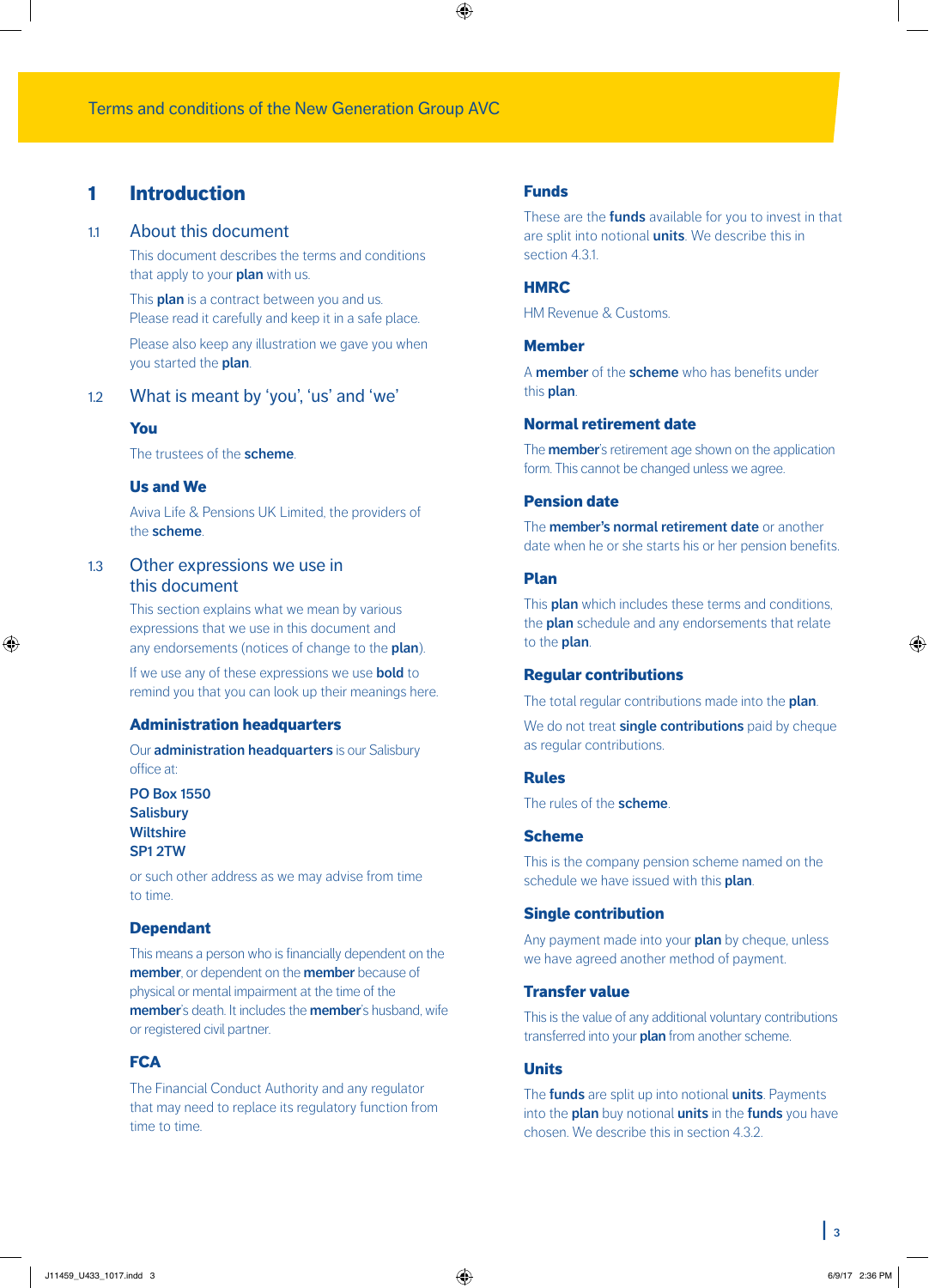### Written instructions

These are instructions sent to us by post to our **administration headquarters**. They must be in English and in writing.

### 1.4 The law which applies to your plan

We and you have a free choice about the law that can apply to a contract. We propose to choose the law of England and Wales and by entering into this contract you agree that the law of England and Wales applies. The courts of England and Wales shall have non‑exclusive jurisdiction over any claim, dispute or difference which may arise out of, or in connection with this contract.

# 1.5 Fairness of Terms

- In making decisions and exercising discretions given to us under these terms, we will act reasonably and with proper regard to the need to treat you and our other customers fairly.
- These policy terms and conditions will only apply to the **plan** provided they are not held by a relevant court or viewed by the **FCA** or us to be unfair contract terms. If a term is unfair it will, as far as possible, still apply but without any part of it which causes it to be unfair.

# 1.6 Events or circumstances beyond our control

Under this **plan** we shall not be liable to pay you, or any other person, any compensation for loss due to an event or circumstance beyond our control. This includes loss caused by any delay in performing our obligations due to restrictions imposed upon us by law or regulation.

#### 1.7 General

Anything we pay under this **plan** will be paid in pounds sterling.

Anything paid into this **plan** must be paid in pounds sterling.

# 2 Contributions to your plan

Each **member** will have an account in his or her own name in the **plan**.

You must give us the information we need to decide how much of each contribution applies to each **member**.

We will invest contributions in the relevant **member**'s account.

### 2.1 How to make contributions

#### You can:

- make **regular contributions** at any time;
- change the amount of **regular contributions** at any time;
- make **single contributions** at any time;
- stop contributions at any time.

You can re-start your contributions at any time.

We don't take extra charges if you stop or re-start contributions, unless we have sent you an endorsement to your **plan** showing that we do or an illustration showing that we do.

If you are making **regular contributions** you must pay them by Direct Debit unless we have agreed another method of payment.

If you want to make **single contributions**, you must pay these by cheque unless we have agreed another method of payment.

In exceptional circumstances we may agree to accept a **single contribution** by cheque directly from the **member**.

# 2.2 Transfer values

You can make **transfer values** into your **plan** at any time. You cannot transfer benefits into the **plan** apart from the value of a **member**'s additional voluntary contributions from another scheme.

# 2.3 How much can be paid or transferred into your plan

There are **HMRC** rules about **transfer values** and about how much you can pay into this **plan**. We will only accept payments if everyone involved keeps to those rules. The amounts must also be above our minimum levels.

Please ask us if you want details of the current minimum levels.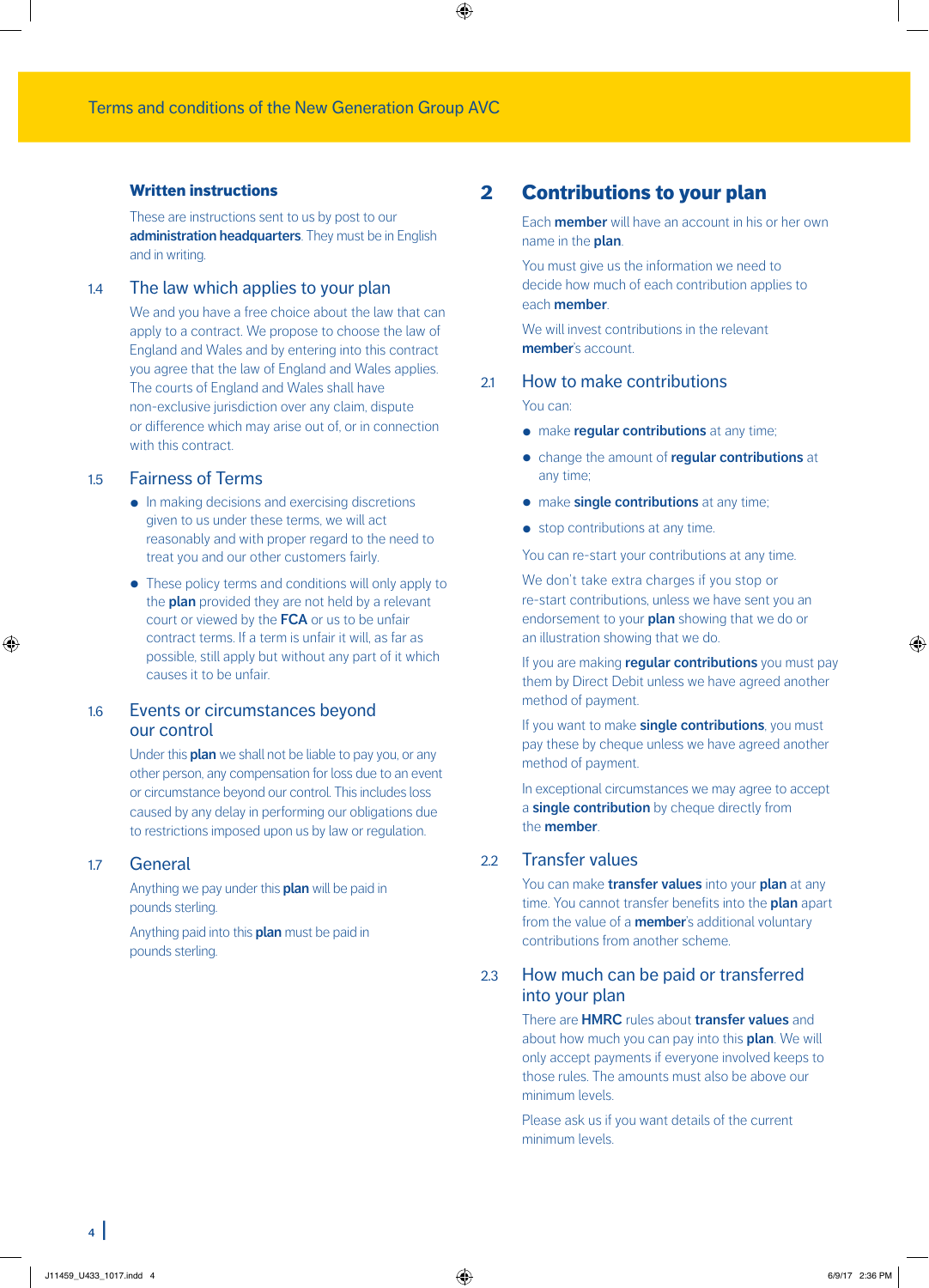# 3 Charges

The charges we take are as follows:

- We make deductions from the **funds** before we work out the price of **units**. We describe this in section 4.3.3.
- We may take a percentage of your payments as charges. If we do, this is shown on your **plan** schedule.
- We take annual management charges from your **plan**. We describe this in section 4.9.

# 4 Funds and units

# 4.1 How we place units in the members' accounts

Each time we receive **regular contributions**, **single contributions**, or **transfer values** we will place **units** in the relevant **member**'s account as described in section 2.

We will place **units** in the **funds** you have chosen for the **member**. If you have given us authority to accept the **member**'s choice of **funds**, we will place **units** in the **funds** the **member** chooses.

For the first contribution under a new **plan** or for any **single contribution** or **transfer value**, we will not place **units** in your **plan** until we have all the information we need to meet contractual and legal requirements as well as the contribution or **transfer value**.

At any time, we may decide not to accept contributions or **transfer values** into a particular **fund**. We describe this in section 4.8.

Section 4.7 describes when we can move **units** into different **funds** without your or the **member**'s permission.

# 42 How we work out the number of units to place in accounts

We may take a percentage of the payments made into your **plan** as charges. If we do, the percentage of the payments we take as charges will be shown on your **plan** schedule.

We will divide the remaining amount by the price of the **units** in the **funds** that you or the **members** have chosen.

The price we use will be the price of the **units** calculated for the working day we receive the payment as well as any contractual or legal requirements as described in section 4.1. We will round the number of **units** to the nearer 0.01 part of a **unit**.

# 4.3 About the funds

#### 4.3.1 **What the funds are**

Each **fund** can be identified by a separate pool of assets. Each **fund** is made up of:

- assets invested according to the aims of the **fund**; and
- deposits which are increased by interest, income from the invested assets and proceeds from selling assets, and reduced by the cost of buying assets and the deductions described in section 4.3.3.

We may introduce new **funds** at any time.

We may restrict the **funds** that you or the **member** can invest in.

We may restrict the number of **funds** that you or the **member** can invest in.

All of the above will be in accordance with the Terms and conditions of this **plan**.

#### 4.3.2 **Purpose of each fund**

We have only set up each **fund** so we can work out the benefits we will pay under your **plan** and other **plans**. The assets in each **fund** are our property.

Nothing contained in these terms and conditions will:

- mean that you or any other person has a legal right to or beneficial interest in any of the assets in any **fund**; or
- restrict in any other way how we own the assets in each **fund**.

The **units** we place in your **plan** are 'notional **units**'. This means we only use them to work out how much we will pay under your **plan**.

In managing the **funds** we may increase or reduce the number of **units** in a **fund**, including the Aviva Life & Pensions UK Limited FP With-Profits Sub-Fund. We will take the following actions to limit the effect of this on the **unit** price.

If we increase the number of **units**, we will add to the **fund** an amount equal to those **units**.

If we reduce the number of **units**, we will take from the **fund** an amount equal in value to those **units**, allowing, in the case of the FP With-Profits Sub-Fund, for any market value reduction as described in section 12.4.1 or the cost of any final bonus.

We will base these values on the price for the date we increase or reduce the number of **units**.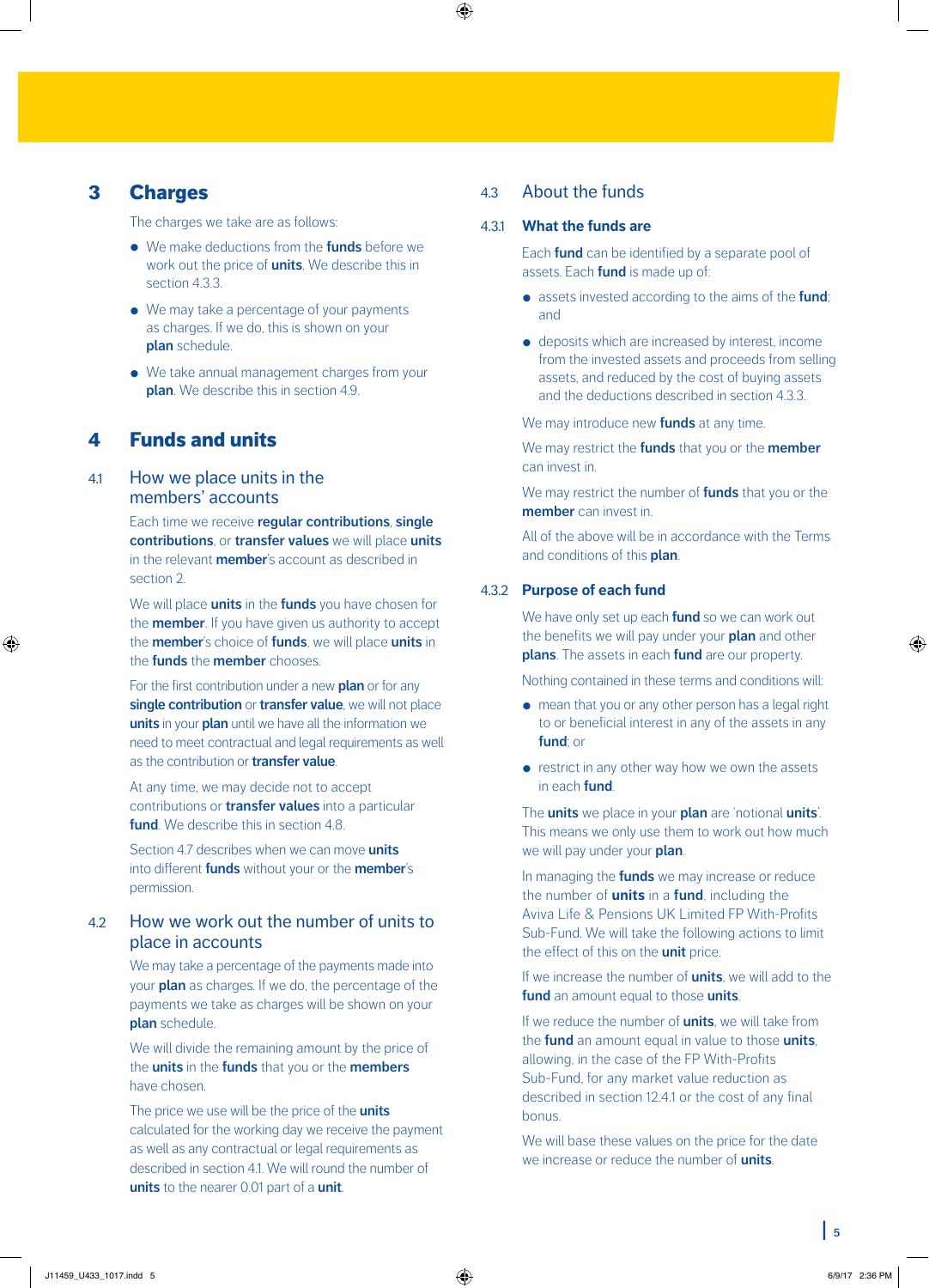#### 4.3.3 **Deductions from the funds**

We are entitled to take from each **fund**:

- all costs and expenses we have to pay to buy, sell maintain or value any assets;
- the amount of taxes and levies (other charges we have to pay by law) we decide are appropriate to the **fund** at all times acting reasonably;
- the amount of money we reasonably believe we should set aside to pay any anticipated future taxes, fees or levies;
- trustee fees and fees payable to the **FCA** from **funds** invested with an external manager.

# 4.4 How we value units in each fund apart from the FP With-Profits Sub-Fund

#### 4.4.1 **Setting the value of each fund**

Acting reasonably we take the value of the **fund's** assets as follows:

- in the case of freehold or leasehold property, we use a valuation certified by an independent valuer appointed by us and we adjust it to take into account any variation since the valuation;
- in the case of quoted securities, we base the value on the daily price quoted on a relevant stock exchange chosen by us;
- in the case of other assets, we use relevant factors we consider appropriate and fair to investors, based on available sources of information on prices of those assets.

If we are generally increasing the number of **units** in a **fund**, we will base its value on the amount we would have to pay to acquire the assets, including any taxes, duties, expenses and other charges that would be payable.

If we are generally reducing the number of **units** in a **fund**, we will base its value on the amount we would obtain by selling the assets, reduced by any taxes, duties, expenses and other charges that would be payable.

If the number of **units** in a **fund** is generally neither increasing nor reducing, we may base its value on mid-market prices and without any allowance for the costs of acquiring or selling assets.

#### 4.4.2 **Working out the price of the fund units**

Each **unit** in a **fund** will have a **unit** price. This is the price at which we will place or take one **unit** under your **plan**.

For **funds** apart from the FP With-Profits Sub-Fund we work out the **unit** price by:

- taking the value of the **fund** as described in section 4.4.1;
- taking the deductions we describe in section 4.3.3;
- dividing this resulting value by the total number of **units**; and
- rounding the result to the nearest 6th decimal place.

We will keep any gains or suffer any losses due to rounding **unit** prices.

### 4.5 How we work out the price of FP With-Profits Sub-Fund units

The FP With-Profits Sub-Fund works in a different way to the other **funds**. The performance of the FP With-Profits Sub-Fund **units** depends on the investment profits and losses the FP With-Profits Sub-Fund makes and on the decisions we take about their distribution.

The **unit** price increases daily in line with the rate of regular bonus we declare and is rounded to one decimal place. This rate is reviewed at least once each year and may go down or up at any time. There will be no increase to the **unit** price if the bonus rate is zero.

We set regular bonus rates with the aim of allowing an adequate margin to pay final bonus on most policies when they end. As a result the value of the **units** in the FP With-Profits Sub-Fund will generally not be equal to the value of underlying assets. If the value of the **units** is greater than the value of underlying assets we may apply a market value reduction as described under section 12.4.1.

### 4.6 Switching between funds

#### 4.6.1 **What your options are**

You can tell us to switch the value of some or all of the **units** placed in a **member**'s account in the **plan** into **units** in another available **fund** at any time.

You can tell us to switch future **regular contributions** for a **member** into a different available **fund** at any time after the first contribution paid into the **member**'s account has been invested.

We will accept instructions from a **member** if you have given us the authority to do this.

You or the **member** must tell us in writing unless we have agreed another method with you.

#### 4.6.2 **When switching is restricted**

4.6.2.1 There may be a delay in switching a **member's units** as described in section 12.4.2.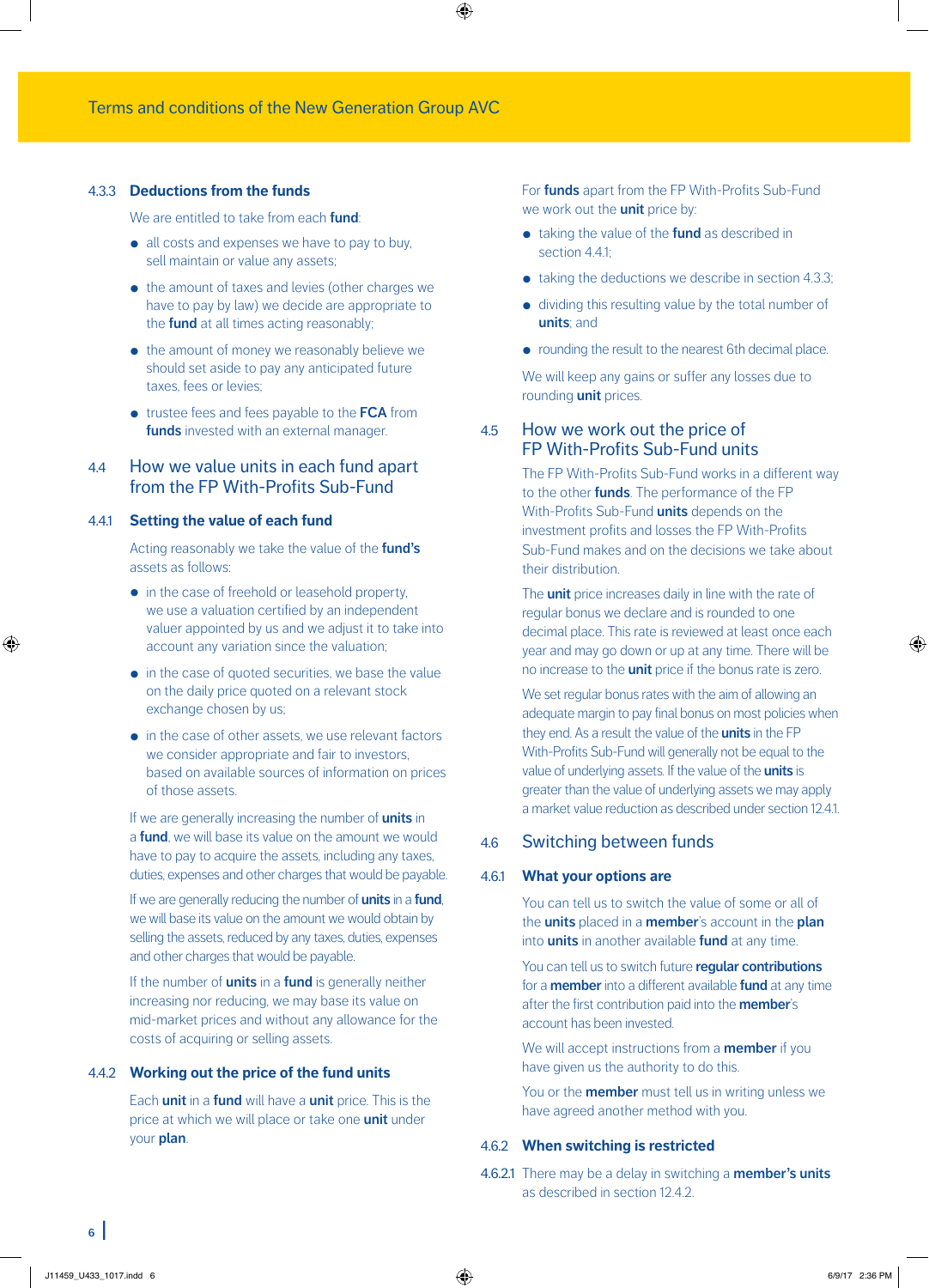#### 4.6.2.2. We reserve the right to:

- refuse or delay requests for the switching of **units**; or
- limit the number of switches of **units**; or
- impose charges for switching of **units**;

where we have reasonable grounds to suspect that switching arises from you or the member engaging in:

- activities aiming to take unfair advantage of market timing opportunities; or
- a pattern of short-term or excessive switching; or
- switching patterns likely, in our reasonable opinion, to be disruptive to the **unit** pricing of the affected **funds**.

In exercising our discretion, we will take into account your switching history in a particular **fund** or across all **funds**, aggregate value of holdings of **units** in **funds**.

- 4.6.2.3 You cannot switch the value of a **member's units** or switch a **member**'s future **regular contributions** into the FP With-Profits Sub-Fund:
	- in the three years before their **normal retirement date**; or
	- on or after their **normal retirement date**.

#### 4.6.3 **Telling us to switch units already in your plan**

You can only switch a whole percentage of **units** into another available **fund**.

We will normally base the value of the switched **units** on the price of the **units** for the working day we receive your or the **member's written instructions**.

Any method of accepting instructions other than **written instructions**, for example by email or fax, will be subject to our agreement and the use of a later price relative to the time of receiving those instructions.

We do not currently make a charge for carrying out switches. We will tell you if this changes in accordance with section 12.1.

### 4.6.4 **Telling us to switch future regular contributions into a different fund**

You can only pay a whole percentage of each future **regular contribution** to each **fund**.

We do not make a charge if you decide (or the **member** decides as described in section 4.6.1) to switch future **regular contributions**.

We will carry out the switch when we receive the next contribution after we receive your instructions (or the **member**'s instructions as described in section 4.6.1).

# 4.7 When we will switch units without you or the member telling us to

We may switch **units** in a **member**'s account into another **fund** without you or the **member** telling us to if the **member** has reached their **normal retirement date** or their 75th birthday and we have not received any instructions from you about taking their benefits. We may do this (but are not obliged to do so) if, for example, we consider it may protect the value of a **member**'s account from stock market falls.

We may also carry out a switch on the day after we receive written notice of the **member**'s death.

We do not make a charge for carrying out this switch.

# 4.8 Closure or withdrawal of a fund or a significant change to a fund

We reserve the right at any time to close or withdraw any **fund**(**s**) provided it is reasonable to do so and it is for one of the following reasons:

- the **fund** becomes too small or too large to be managed effectively;
- assets to match the **fund**'s aims or strategy are not available (including but not limited to where the **fund** is linked to an external **fund**, the closure of that external **fund**);
- the costs of managing the **fund** become prohibitively expensive (including but not limited to the charges imposed by an external fund manager);
- there are significant changes outside of our control (for example in financial markets or the economy) or there are legislative or regulatory changes which mean that the **fund** is no longer able to operate in accordance with its stated aims;
- **•** the **fund** has underperformed over a significant time period;
- where the **fund** is linked to an external fund we have reasonable doubts as to the governance of that external **fund**;
- an aspect of the **fund** changes outside of our control which means it no longer meets legislative or regulatory requirements;
- there is a change of ownership or corporate structure to the fund manager where this has a material adverse effect;
- the fund manager makes a change that does not meet our internal governance requirements.

We may close or withdraw a **fund** at any time. If this happens, you can switch the value of **units** in a **member**'s account from that **fund** as described in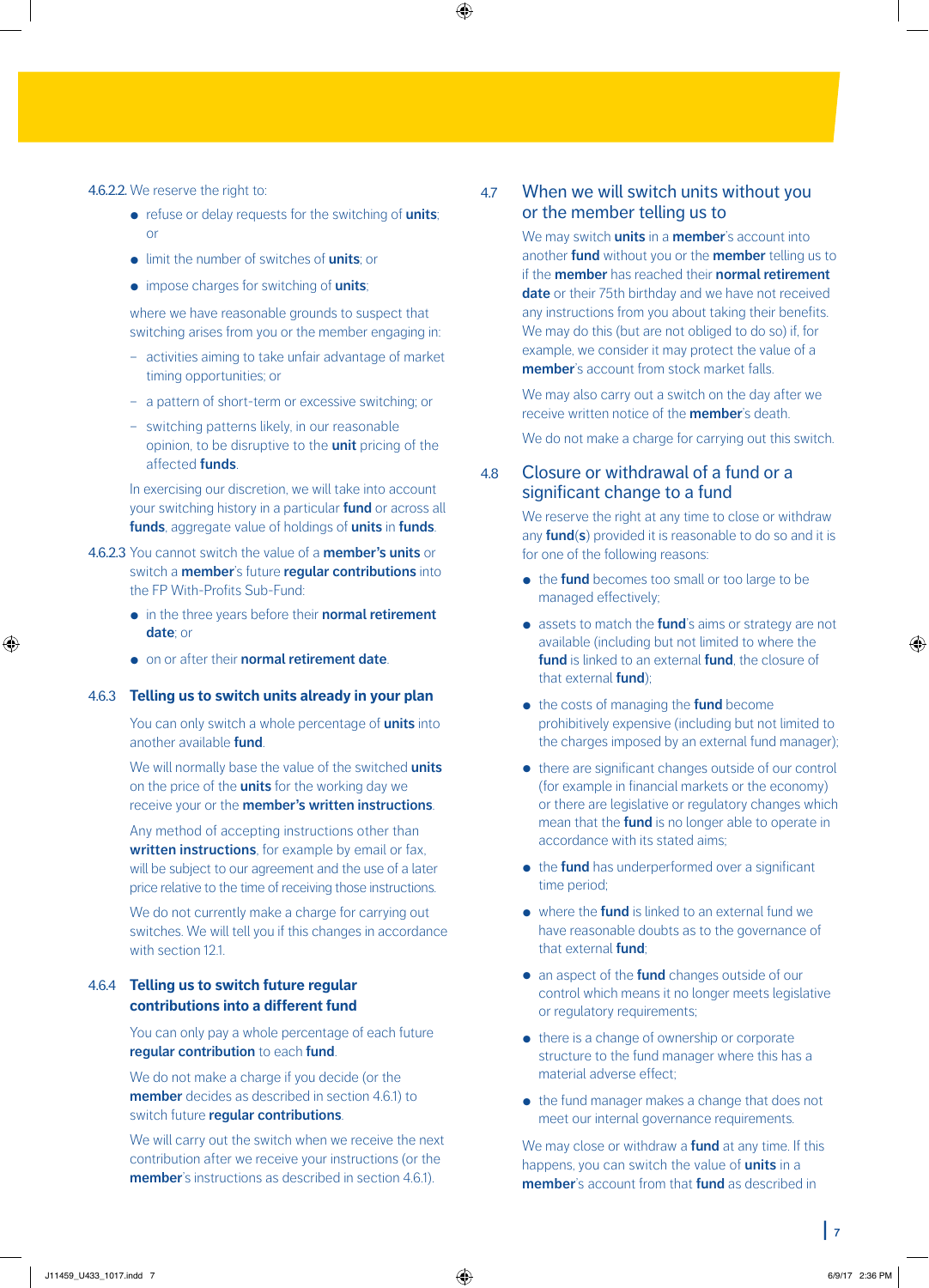section 4.6.3 without charge. The **member** can ask for this switch to take place if you have given us authority to accept their instructions.

If you do not tell us which other **fund** you would prefer, we will switch the value of any **units** in the closed or withdrawn **fund** into **units** of the same value in another **fund** we have chosen, which we reasonably believe most closely matches the closing or withdrawn **fund**.

We may stop accepting future contributions or **transfer values** into a **fund** at any time. If this happens you can choose another available **fund** without charge. The **member** can choose this **fund** if you have given us the authority to accept their instructions. If you do not tell us which other **fund** you prefer, we will choose another **fund** for you, which we reasonably believe most closely matches the **fund** we stopped accepting future contributions or **transfer values** into.

We will give you three months' written notice before we withdraw or close a **fund**, or as much as it is practicable to give if we are unable to give that much notice. This is unless we reasonably consider that it is in your best interest to move out of the **fund** in a shorter time or because we are given insufficient notice by the fund manager.

We will tell you if there is a significant change to a fund that we consider may affect your decision to invest in that **fund**. For example, if the **fund** splits, or merges with another **fund**. We will try to give you as much notice as possible but the amount of notice we give you will depend on how much notice we have had of the change.

We will send the notice to you by email to the last email address we have on our records or by post to the last postal address we have on our records.

# 4.9 How we take annual management charges from your funds

The annual management charge will be calculated as a percentage of the value of the **fund(s)** in which the **member** is invested. It may be changed at any time.

If we gave you an illustration when you started the **plan**, the annual management charges that apply to your **funds** are shown in your illustration. Every month we will take **units** from each **fund** in the **member**'s accounts to cover the cost of those management charges.

We will take the number of **units** which equal the value of those charges using the **unit** price for that day.

If the **member** takes benefits, dies or you transfer the value of a **member**'s account part way through a month, we may take **units** to cover the cost of management charges due for that month.

We may change the interval at which we take charges provided this does not in itself increase those charges. We will inform you of this change as soon as practicable.

We will not increase the level of annual management charges unless there are changed circumstances, as described in section 121.

# 4.10 Reassurance funds

Reassurance **funds** included within the range of investment **funds** available are **funds** which mainly invest in **funds** operated by other life insurance companies so that these **funds** can also be available to Aviva policyholders either directly or as an underlying investment with an available investment **fund**.

The value of an investment **fund** where the underlying **fund** is operated by another life insurance company mainly depends on the value of the assets held by the other life insurance company in respect of that underlying **fund**. In the unlikely event that the other life insurance company failed to meet its obligations in relation to the investment **fund** the value of the **fund** would be reduced to reflect that failure.

# 4.11 Investment programmes

Investment programmes may be available to the **plan**. They manage some or all of the **member**'s investments in **funds**.

They may apply throughout the term of the **member**'s account or only during a certain number of years prior to the **member**'s retirement date.

In this section, when references are made to investment selection, instructions may be given by you or the **member**, as detailed in section 4.6.1.

When an investment programme applies to the **member**'s account we will switch the **member**'s investments in **funds** and apply any ongoing contributions in accordance with that investment programme. We do not make a charge for carrying out these switches. The investment programmes will not switch any money the **member** has invested in the FP With-Profits Sub-Fund. Usual **plan** and **fund** charges apply to **funds** within the investment programmes. Please refer to your **scheme** documentation and investment guides to find out what, if any, investment programmes apply to the **plan**.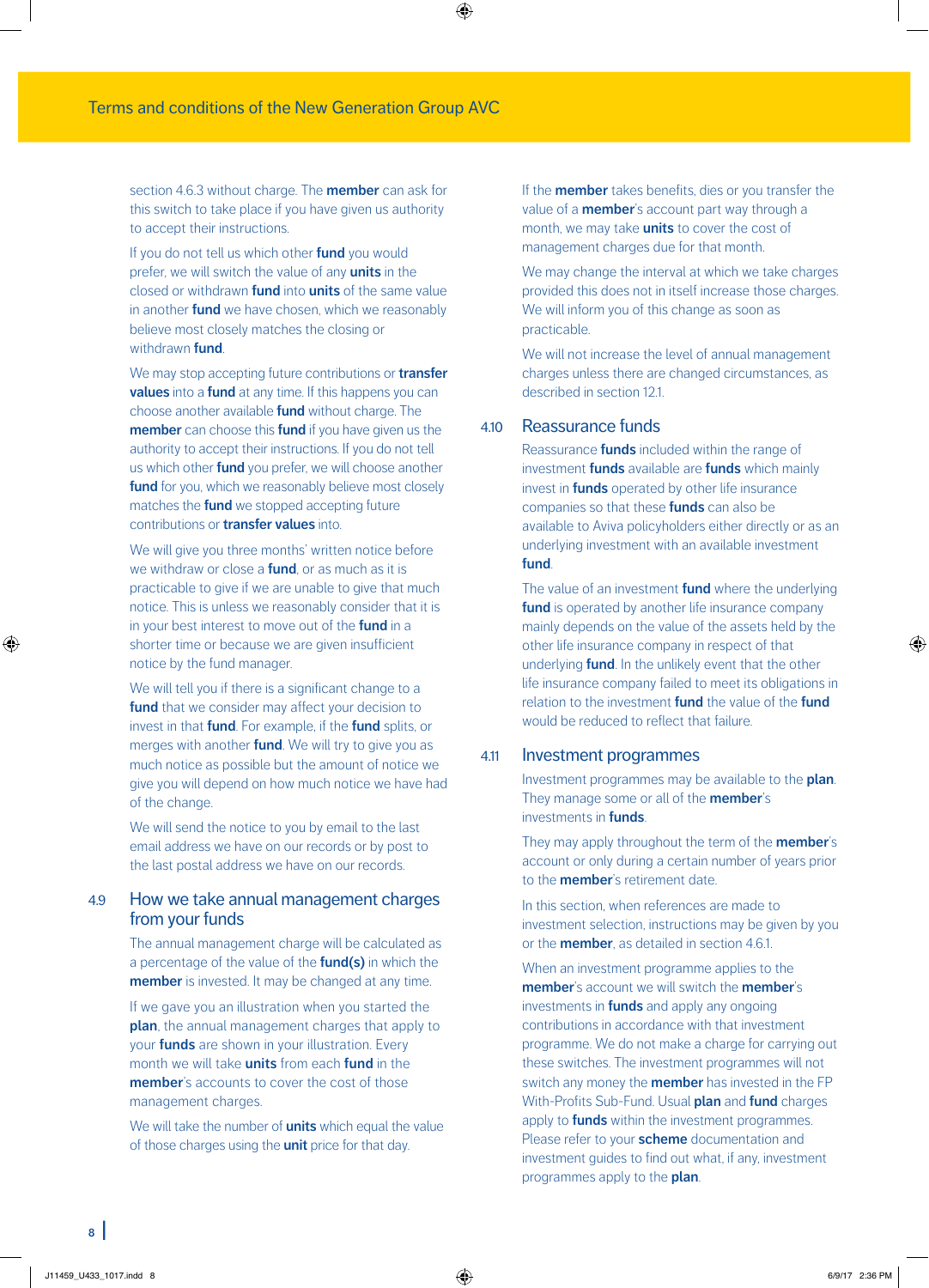The investment programme end date is known as the Investment Programme Retirement Date and it will match the **member's normal retirement date** unless you tell us otherwise. If you change the Investment Programme Retirement Date, this may result in the **member**'s existing **fund** holdings being switched and change where any future contributions are invested. You may choose a different Investment Programme Retirement Date at any time.

You can choose an investment programme when the **member** joins the **plan**. After that, you can choose or de-select an investment programme at any time. If you de-select an investment programme you may need to give us alternative investment instructions.

Where an investment programme does not apply throughout the term of the **member**'s account, but starts a number of years before the **member**'s retirement:

- the investment programme will overlay the **member**'s own choice of investment **funds**
- where the **member**'s own choice of **funds** is the same as one of the **funds** within the investment programme, their total holding in that **fund** will be used to calculate the movements of money into and within the investment programme.

We may change or remove any investment programme for any of the reasons set out below. This may mean a change to the:

- **funds** within the investment programme;
- mix of **funds** within the investment programme;
- length of the investment programme;
- name of the investment programme;
- risk profile of the investment programme;
- charges that apply in the investment programme.

As set out above, some of these changes may mean that the charges and/or risk ratings change, and either go up or down to reflect the charges and/or risk ratings of the new **funds** and their relative proportions.

If any or all of the above changes happen, we will make information available about the change; however, we will not write to you or the **member** before any or all of the changes or ask your or their permission to make any or all of the changes. After we make any or all of the above changes to the investment programme, we will notify you of the change as soon as practically possible, but this may be after the change has taken place. This could be up to a year after we make the change.

We reserve the right to make such changes to investment programmes as are reasonably required, in order to reflect:

- changes in applicable pensions law, tax law or other law, legislation, regulation or industry codes of practice which affect your investment programme;
- changes in how the London Stock Exchange or other relevant investment or regulated markets may work which may impact the operation of your investment programme;
- changes in investment/share dealing administration or other infrastructure facilities, systems or means of communication which impact on the provision and operation of your investment programme;
- changes to services relating to your **plan** supplied to us by third parties which are outside of our control or which require additional expenditure by us;
- changes to circumstances or the happening of any event which means that the investment programme operates in a way which is unfair to you or our other policyholders;
- changes resulting from the introduction of new systems, services, and changes in technology;
- changes in circumstances or the happening of any event which makes it impossible, impracticable or economically unviable for us not to make a change to the investment programme, provided that any such change is not unfair to you or our other policyholders;
- changes required to remedy obvious errors;
- changes required for appropriate governance reasons to implement legislation or regulatory changes or best practice.

In exceptional circumstances we may have to make an alteration to the **member**'s account to remedy errors. If we do, we may use the current version of the investment programme.

# 5 The member's pension benefits

The **member**'s pension benefits depend on:

- the value of their account which is described in section 5.3; and
- the **rules** which govern when he or she can start the benefits and what benefits are available.

We will only pay benefits from the **plan** which are allowed under the **rules**.

We will only pay benefits which are covered under the **plan**.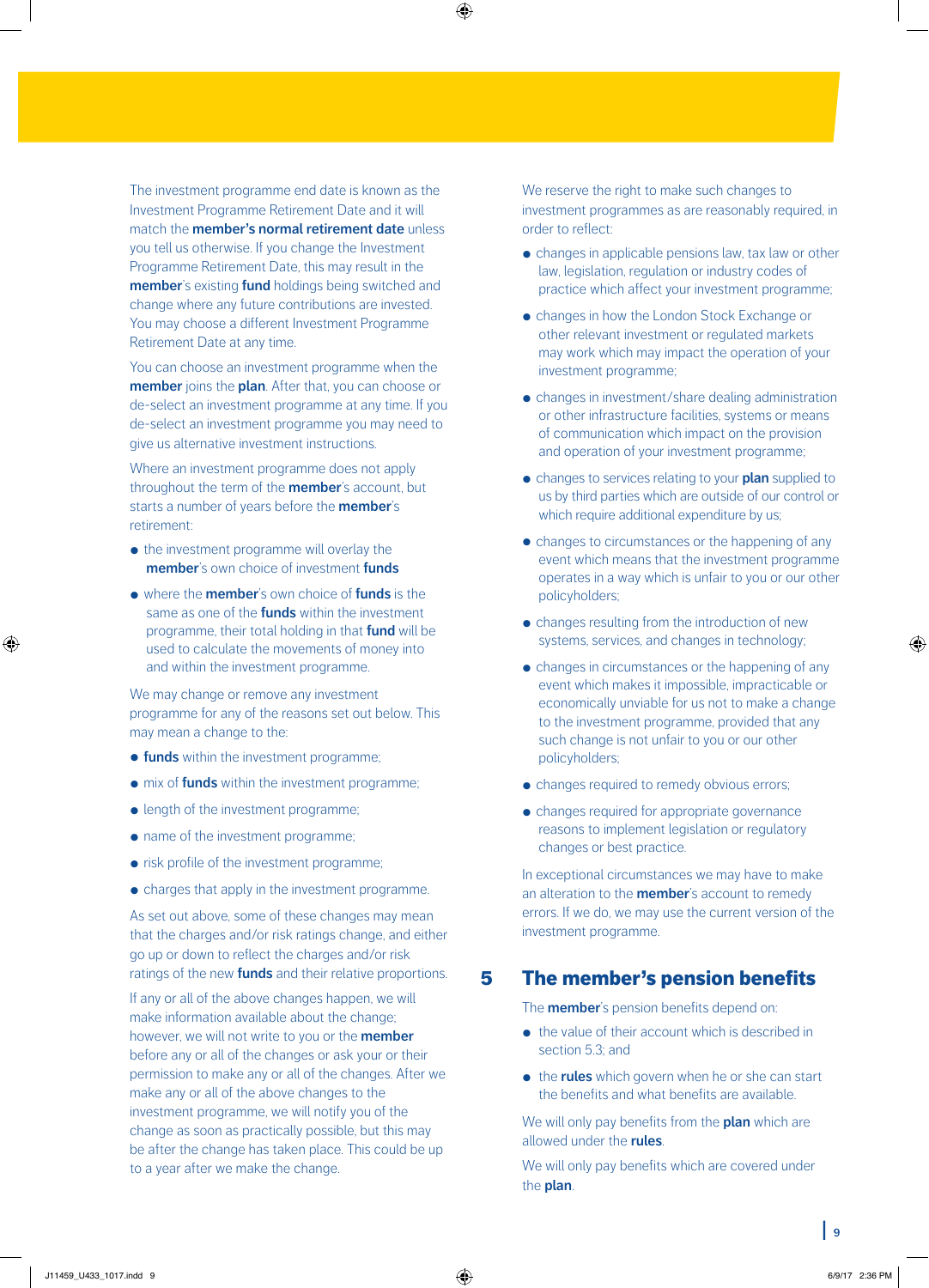The **member** may be able to take their pension benefits in stages. This depends on the value of their account.

They cannot take any FP With-Profits Sub-Fund **units** in stages.

We will tell you if they can take their pension benefits in stages when they reach their **normal retirement date** or when you tell us they wish to start taking pension benefits.

Please ask us if you want details of this at any other time.

#### 5.1 Buying the member's pension from us

The amount of the **member**'s pension depends on:

- the value of their account;
- the type of pension chosen; and
- our pension rates at the time.

There is a minimum amount of pension we will pay. Please ask us if you want details of the current minimum.

Section 5.3 describes how we value the **member**'s account.

### 5.2 The open market option

If you want to buy the **member**'s pension from another provider, we will pay the **member**'s tax-free cash sum, if any, first. We will then pay the remaining value of his or her account direct to the other provider.

# 5.3 How we value the member's accounts

# 5.3.1 **If the member takes their pension benefits on their normal retirement date**

The value of their account is the number of **units** multiplied by the **unit** prices on their **normal retirement date**.

We will use a different **unit** price if we have not received your **written instructions** and the documents described in section 5.4 before their **normal retirement date**. This will be the **unit** price for the working day we receive the last of these at our **administration headquarters**.

If any of the **units** in the **member**'s account are in the FP With-Profits Sub-Fund, we may include an extra payment as a final bonus.

# 5.3.2 **If the member takes their pension benefits before or after their normal retirement date**

The value of their account is the number of **units** multiplied by the **unit** prices for the working day we receive your **written instructions** and the last of the documents described in section 5.4 at our **administration headquarters**.

If any of the **units** in the **member**'s account are in the FP With-Profits Sub-Fund, we may include an extra payment as a final bonus.

In some circumstances, we may also make a market value reduction to the value of those **units** in the FP With-Profits Sub-Fund. We describe this in section 12.41

We would not make a market value reduction when the **member** takes their pension benefits at their **normal retirement date**.

# 5.4 What we need to support your claim for pension benefits

We will only pay the **member**'s pension benefits when we have received evidence which we reasonably believe proves:

- their date of birth:
- their entitlement to receive the pension benefits;
- details of the other provider if you want the pension paid by another company; and
- the date of birth of the **member**'s husband, wife, civil partner or **dependant** if a pension will continue to be paid to them when the **member** dies.

If we are given the wrong date of birth for a **member** when they join the **scheme**, we may change the amount of benefits we pay to reflect their actual date of birth.

### 5.5 Refunds of contributions

We will refund the value of the **member**'s account if:

- the **member** leaves the **scheme**; and
- they are entitled to a refund of their own contributions under the **rules**; and
- the **member** chooses to take a refund; and
- a **transfer value** has not been paid into the **member**'s account from another scheme; and
- the **member** does not choose to transfer the value of their account into another scheme.

We will pay the value of the **member**'s account to you.

The value of the **member**'s account is the number of **units** multiplied by the **unit** price for the working day we receive your **written instructions** and the last of any documents we need to make the refund. If there are **units** in the FP With-Profits Sub-Fund, we may make a market value reduction. We describe this in section 12.4.1.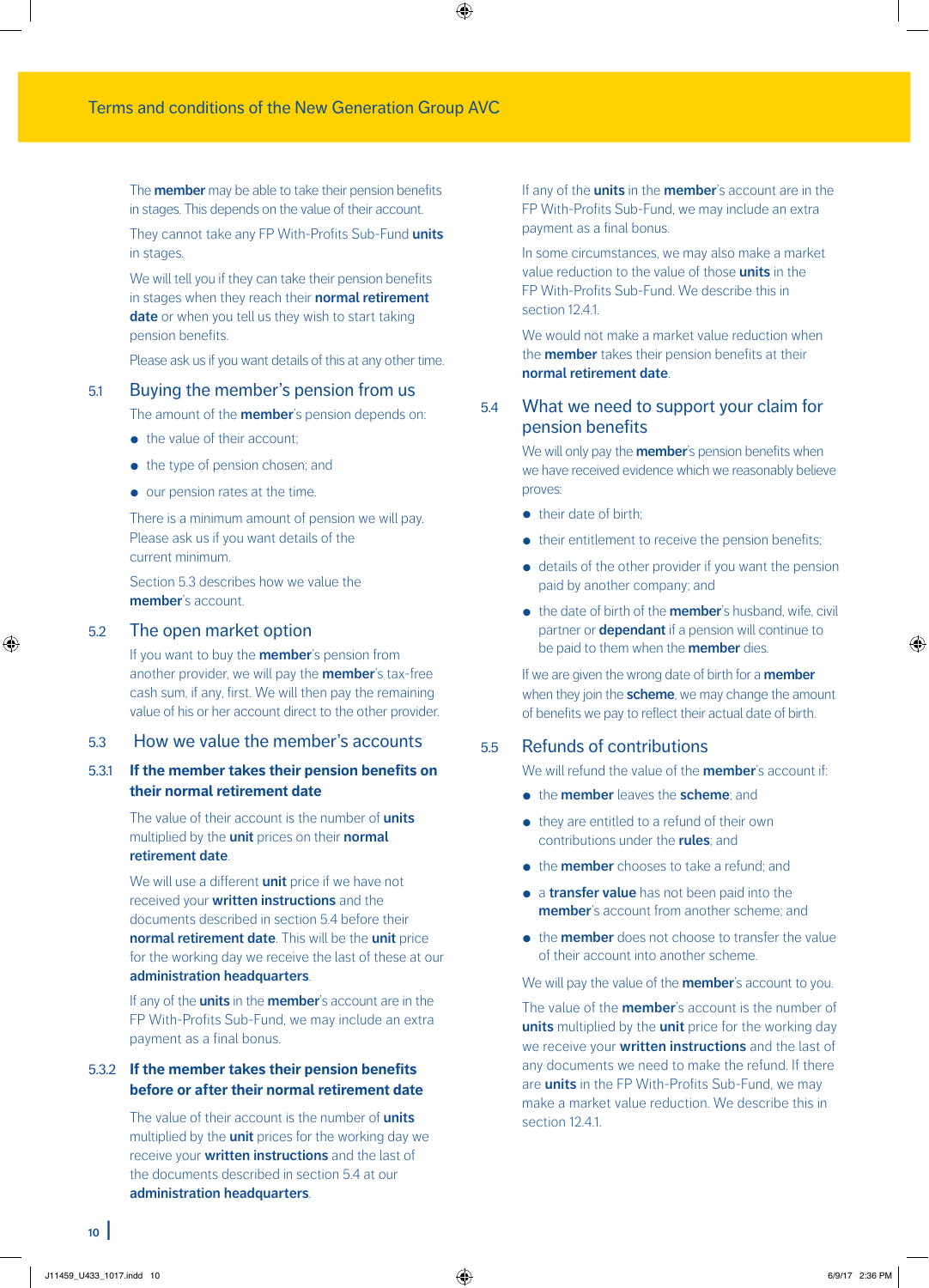# 6 What happens when a member dies before retiring?

The benefits we can pay when a **member** dies before they have received pension benefits from their account depends on:

- the value of their account which we describe in section 61; and
- the **rules**.

If we are due to pay a pension to the **member**'s husband, wife, civil partner or **dependant**, you can buy this pension from us or another provider.

If you buy the pension from us, the amount of pension depends on:

- the value of the account:
- the type of pension; and
- our pension rates at that time.

There is a minimum amount of pension we will pay. Please ask us if you want details of the current minimum amount.

If you buy the pension from another provider, we will pay the value of the accounts direct to the other provider.

# 6.1 How we value the member's account

The value of the **member**'s account is the number of **units** in their account multiplied by the **unit** price for the working day we receive written notice at our **administration headquarters** of their death. If the **member**'s account includes **units** in the FP With-Profits Sub-Fund, we may include an extra payment as a final bonus.

# 6.2 What we need to support a claim for death benefits

We will only pay the death benefits when we have received evidence which, we believe, proves:

- **•** the **member**'s death:
- their date of birth:
- the identity of the person claiming the benefits and their relationship to the **member**;
- the date of birth of the **member**'s husband, wife, civil partner or **dependant** if we will be paying him or her a pension; and
- how the benefits are to be paid.

If we are given the wrong date of birth for a **member** when they join the **scheme**, we may change the amount of benefits we pay to reflect their actual date of birth.

# 7 What happens when a member dies after retiring?

If the **member** dies after starting their pension, what we can pay depends on the type of pension chosen.

# 8 Surplus funds

When a **member** retires or dies, we will only pay benefits from the **plan** which are allowed under the **rules**.

We will refund to you any amount which cannot stay invested in the **member**'s account to provide future benefits under the **rules**.

If we make a refund, we will take the number of **units** from the **member**'s account which equal the value of the refund using **unit** prices for that day. If any of the **units** are in the FP With-Profits Sub-Fund, we may make a market value reduction. We describe this in section 12.4.1.

If any of the **units** in the **member**'s account are in the FP With-Profits Sub-Fund, we may include an extra payment as a final bonus.

We will take the **units** from the **member**'s account we make the refund from.

# 9 What happens if we pay the pension or death benefits late?

If the **member** is taking their pension benefits and we pay the benefits after the **pension date**, or we pay the death benefits later than the day after we receive written notice at our **administration headquarters** of the death, then the following will apply:

- If the **member** is retiring, any interest we pay will be from the date we receive the last information and documents we need to pay the benefits to the date we pay them.
- If the **member** dies, any interest we pay will be from the day after we receive written notice at our **administration headquarters** of their death to the date we pay the death benefits.
- The amount of interest will depend on the Bank of England base rates in place at the time.
- We will take income tax from the interest before we pay it, in line with current tax law.

We will not pay interest if it is below our minimum level. Please ask us if you want details of our current minimum level.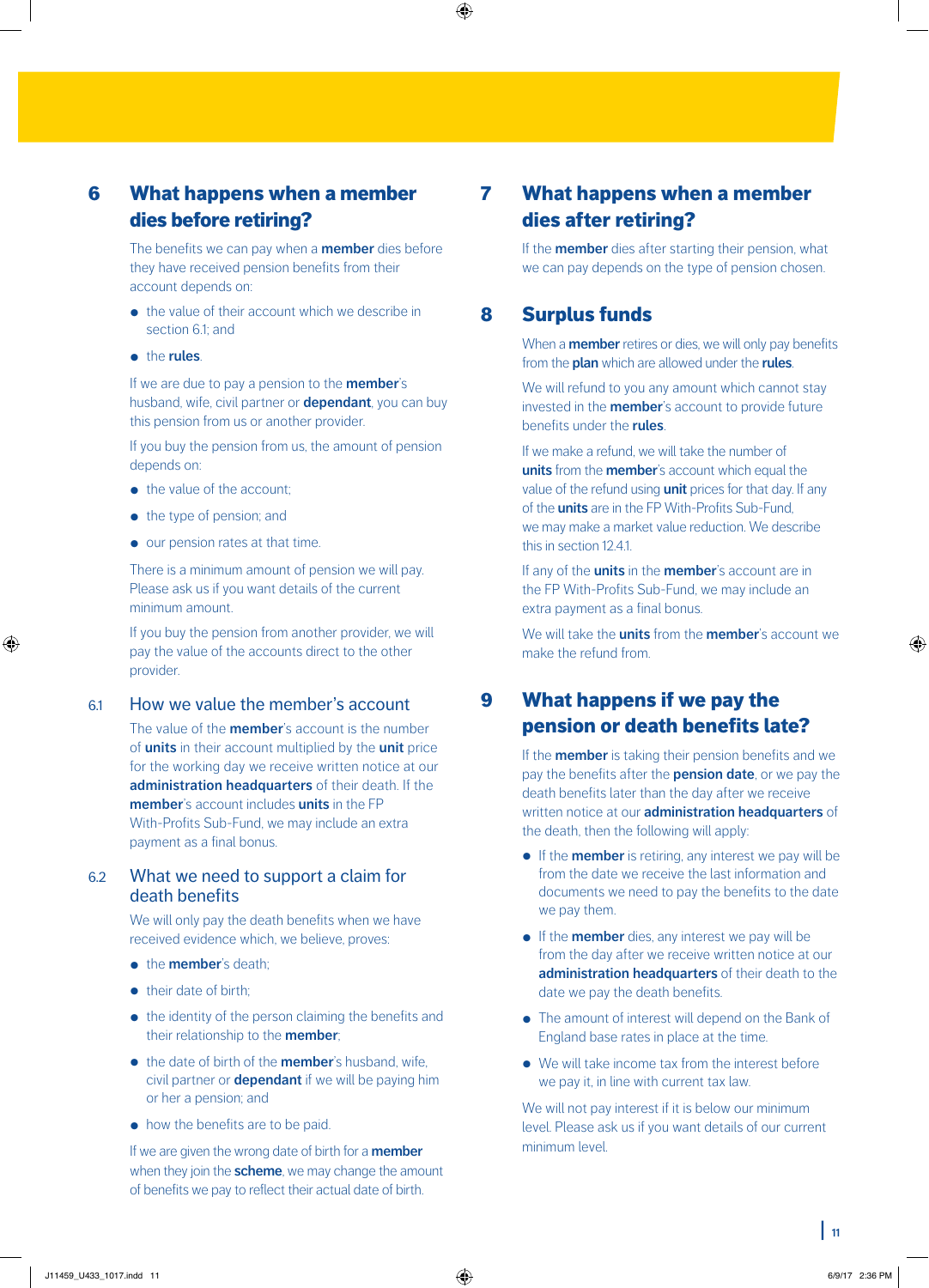We will not pay interest for any period of delay as described in section 12.4.2 but in such circumstances we will value the **units** using the **unit** prices which apply immediately after the end of any period of delay.

# 10 Transferring the value of a member's account to another scheme

#### 10.1 About transferring

You can transfer the value of a **member**'s account to another registered pension scheme or a qualifying recognised overseas pension scheme, as allowed by the **rules**.

There are regulations and **HMRC** rules about transferring. We will only agree to transfer the value of a **member**'s account if everyone involved keeps to those rules and regulations.

# 10.2 How we work out the value of the member's account

We multiply the number of **units** in the **member**'s account by the **unit** prices for the working day we receive, at our **administration headquarters**, the last of the documents and information we need to transfer the account. In some circumstances we might reduce the value of **units** in the FP With-Profits Sub-Fund by making a market value reduction. We describe this in section 12.4.1.

If the **member**'s account includes **units** in the FP With-Profits Sub-Fund, we may include an extra payment as a final bonus.

# 10.3 Instructing us to transfer the value of a member's account to another scheme

When we receive your instructions to transfer the value of the **member**'s account, we will send you a form showing the value of the account and telling you what to do. Once we have made the payment to the other registered pension scheme or a qualifying recognised overseas pension scheme, the **member**'s account finishes.

We don't take charges for transferring the value of the **member**'s account to another registered pension scheme or a qualifying recognised overseas pension scheme, unless we have sent you an endorsement showing we do or your illustration shows we do.

# 11 What happens if the scheme is not registered with HMRC?

We will not accept any contributions until the **scheme** is registered with **HMRC**.

We will not accept any further contributions if:

- **HMRC** refuse to register the **scheme**; or
- **HMRC** withdraw registration.

We will have the right:

- to pay the proceeds of the **plan** to you; and
- to take any tax from the proceeds of the **plan** which we may have to pay as a result of **HMRC** refusing to register the **scheme** or withdrawing registration.

# 11.1 How we will work out the proceeds of the plan?

We will work out the proceeds of the **plan** by multiplying the number of **units** in the **plan** by the **unit** prices for the day we make the refund. If there are **units** in the FP With-Profits Sub-Fund, we may make a market value reduction. We describe this in section 12.4.1.

If any of the **units** in the **plan** are in the FP With-Profits Sub-Fund, we may include an extra payment as a final bonus.

# 12 Changed circumstances

# 12.1 **Increasing the annual management charge or the percentage of the contribution we take as charges**

We may increase the annual management charges referred to in section 4.9. We may also increase the percentage of the payment we take as charges referred to in section 4.2 for future contributions or **transfer values**.

The circumstances that could lead to an increase in the annual management change and/or an increase in the percentage of payment we take are an increase in the percentage of the **fund** required to cover the costs and expenses of the **fund** and the **plan** and increases in costs and expenses resulting from future changes. These costs and expenses are in addition to those explained in section 4.9. Future changes in costs and expenses could result from:

• a change in the tax rules, legislation or regulation or the way such rules are interpreted or applied in practice; or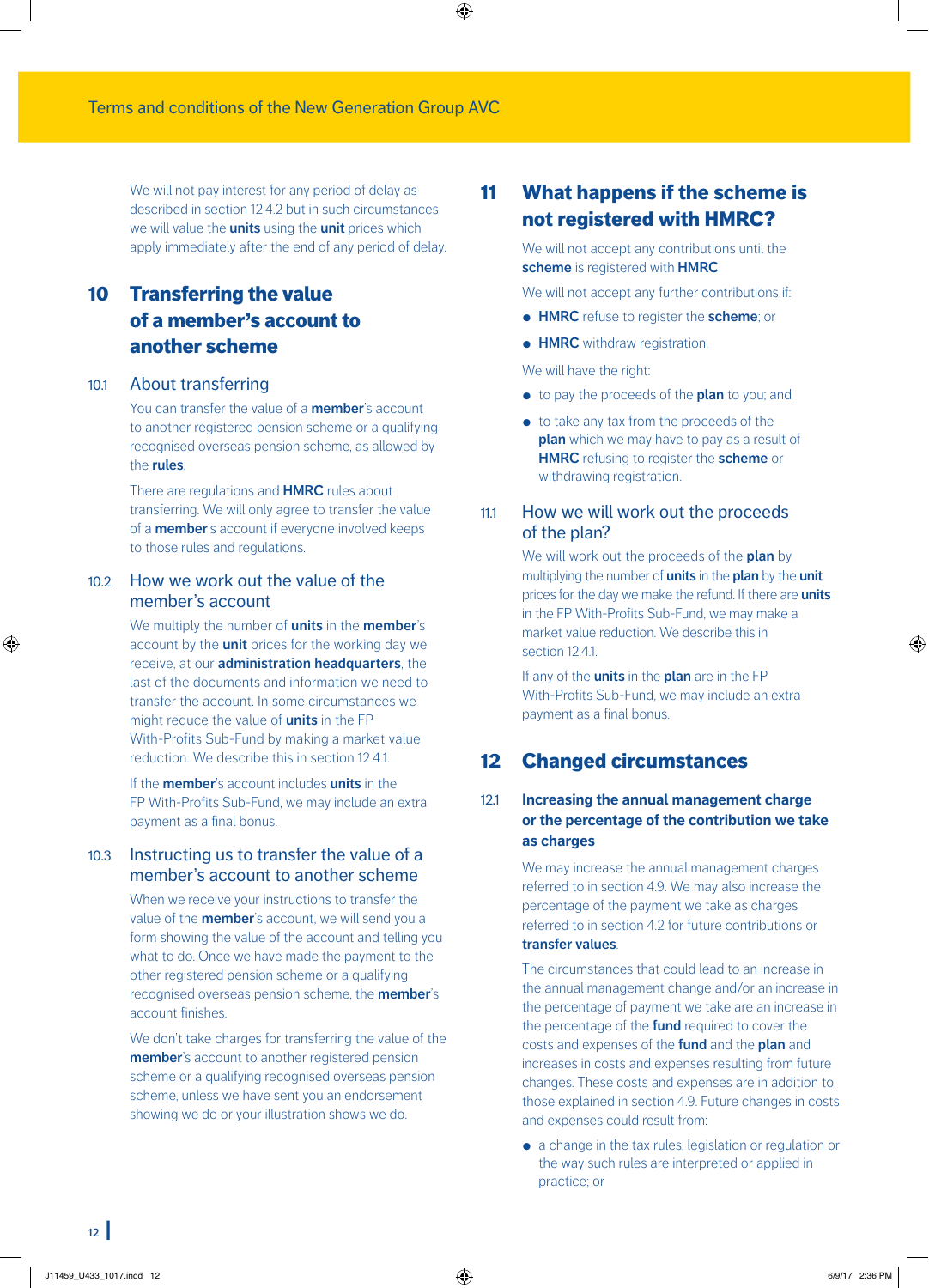- our staff or overhead costs increasing; or
- increases in the costs of administration, or increases in the costs of external fund managers.

The increase in the annual management charge and/or percentage of payment would reflect such increase in costs and expenses of the fact that they represent a higher percentage of the value of a **fund**. If this happens we will write to you to tell you of the change.

By reserving the right to make increases to the annual management charge and/or percentage of payment we are also able to maintain the capital we are required to keep by the Prudential Regulation Authority at a level which would avoid having to apply generally higher charges to the **plan**.

If we do this, we will set the new rates at levels which we reasonably believe are necessary to reflect the changed circumstances.

We will give you three months' notice before we increase the annual management charges.

We will give you six months' notice before we increase the percentage of the payment we take as charges.

We will send the notice to you by email to the last email address we have on our records or by post to the last postal address we have on our records.

The notice will tell you the date from which the change will take place.

During the notice period, you can:

- stop making contributions, without paying any extra charges, as described in section 2.1; or
- transfer the value of your **plan** to another registered pension scheme or a qualifying recognised overseas pension scheme, as described in section 10.

# 12.2 Other changes to charges

We reserve the right to make changes to, or apply new, charges at any time. There are a number of circumstances that could lead to a change in charges. These are a change in our costs or expenses as a result of a change in the tax rules, legislation or regulation or the way such rules are interpreted or applied in practice or that our staff or overhead costs increase, or there are increases in the costs of external fund managers. The change in charges would be reasonable and proportionate to such change in costs and expenses. If this happens we will write to you to tell you of the change.

# 12.3 When we may make changes to the plan

- **a** We reserve the right from time to time by giving you three months' written notice, so far as it is practicable to do so, to make such changes or additions to these terms and conditions as are reasonably required to reflect:
	- changes in applicable pensions, tax or other law, legislation, regulation or industry codes of practice which affect your **plan**;
	- changes in how the London Stock Exchange or other relevant investment or regulated markets may work which may impact on the operation of your **plan**;
	- changes in investment/share dealing administration or other infrastructure facilities, systems or means of communication which impact on the provision and operation of your **plan** and which are outside of our control;
	- changes to services relating to your **plan** supplied to us by third parties which are outside of our control or which require additional expenditure by us;
	- changes in circumstances of the happening of any event which is outside of our control which means that the **plan**'s terms and conditions operate in a way which is unfair to you or our other policyholders;
	- changes resulting from the introduction of new systems, services, and changes in technology outside of our control;
	- changes in circumstances or the happening of any event which is outside of our control and which makes it impossible, impracticable or economically unviable for us not to make a change to the terms and conditions, provided that any such change is not unfair to you or any of our other policyholders;
	- changes required to remedy obvious errors
- **b** We reserve the right from time to time to make changes or additions to these terms and conditions for any other reason, which may or may not have a detrimental effect on you, and which are not set out in (a) above. If you suffer a material detriment as a result of a change or addition under this paragraph (b) you may notify us and you will be free to transfer your **plan** to another registered pension scheme or a qualifying recognised overseas pension scheme. We will waive any transfer out fees and charges provided that the transfer is made within three months (or such longer period as may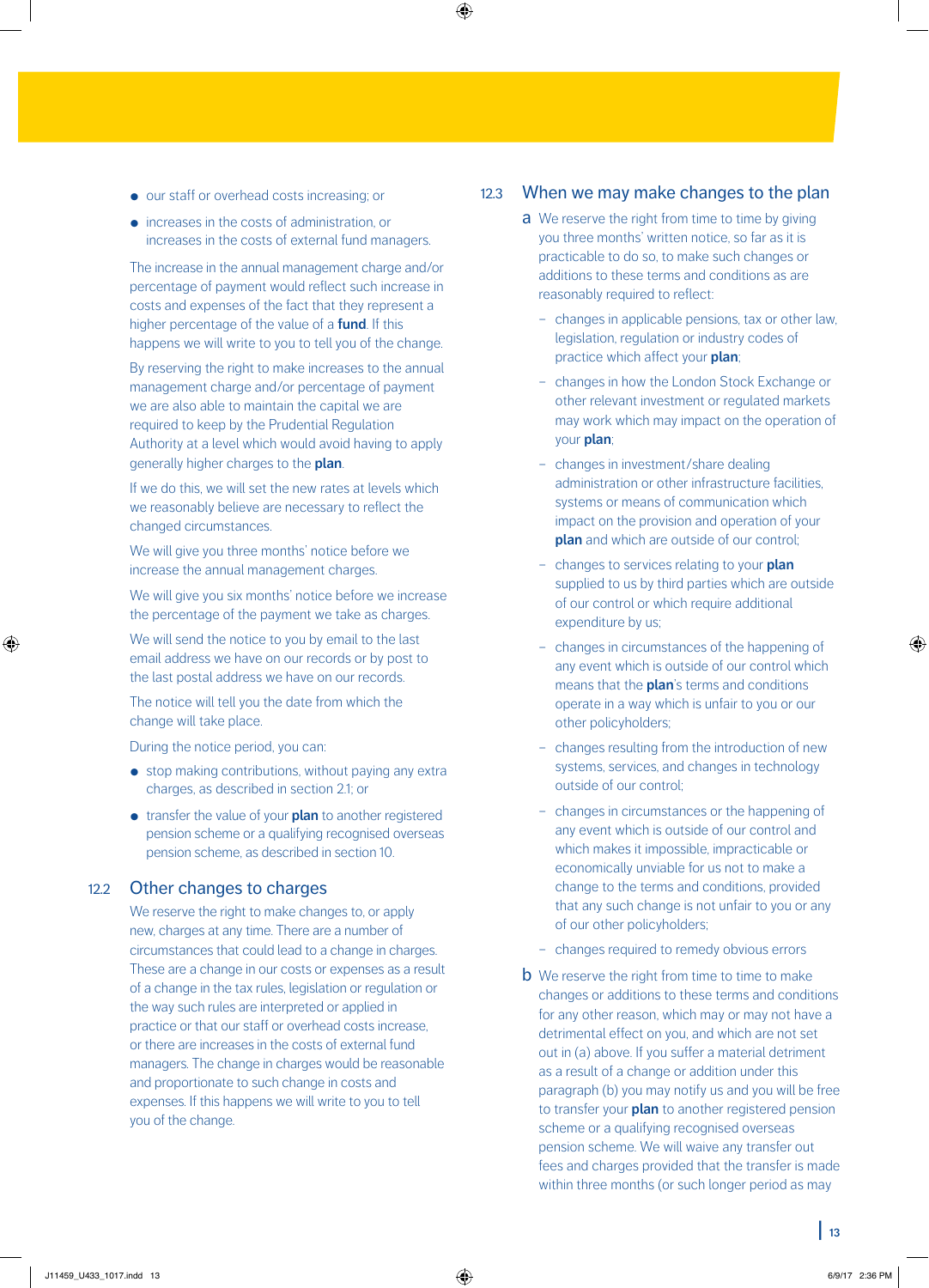be reasonably necessary in the circumstances) from the date on which we gave you written notice of the change or addition.

The change will take place from the date we tell you.

# 12.4 Changed circumstances affecting transfer payments, refunds, pension benefits and switching

### 12.4.1 **When we will make a market value reduction**

In some circumstances, we may make a market value reduction to the value of the **units** in a **member**'s account which are invested in the FP With-Profits Sub-Fund. This will be when we carry out your request for a transfer payment, to switch **units** out of the FP With-Profits Sub-Fund or to pay the **member**'s pension benefits or when we make a refund, as described under section 5.5. We will tell you that we will reduce the value of the **units** before we carry out your request or make the refund. We will not reduce the value of these **units** when a **member** dies or takes their pension benefits at their **normal retirement date**.

We will make the market value reduction by reducing the value of these **units** to the approximate value of their share in the assets of the FP With-Profits Sub-Fund.

We will only make a reduction if we believe it is necessary to protect the interests of other with-profits policyholders in the FP With-Profits Sub-Fund.

An example is where the value of the investments in the **sub-fund** has fallen significantly.

# 12.4.2 **When we will delay paying a transfer or refund, switching, or paying pension benefits**

In some circumstances, we may delay carrying out a request to pay a transfer or a refund or to switch **units** or to pay the **member**'s pension benefits. We will tell you that there will be a delay before we carry out the request. We will not delay paying benefits when the **member** dies or takes their pension benefits at their **normal retirement date**.

We may, as a result of:

- the closure of, or suspension of dealings on, a main stock exchange; or
- any period when assets cannot be valued or sold or it is impracticable to do so or they cannot be sold without a significant reduction in price; or
- circumstances outside of our control such that continued dealing in **units** may not be fair to all potentially affected policyholders; or

• during a breakdown in any system of communication (including computer systems) used in determining the price or value of the assets of a **fund** or the current prices or values on any market or stock exchange;

at any time suspend temporarily, or delay for such period as may reasonably be required, the valuation, allocation, switching, surrender or any other dealings with the **units** in or valuation of any **fund**.

We will do this for as long as it is impractical to allow dealings and generally fair to planholders whose **plans** are invested in the **fund**.

We will value the **units** using the **unit** prices which apply immediately after the end of the period of delay.

If you have **units** in a **fund** which is invested in property, the delay will be up to six months. Otherwise, it will be for up to one month.

We may extend these periods:

- to match any period of postponement, deferment or suspension imposed by the managers of a collective investment scheme or other entity in which the **fund** has holdings; or
- for as long as any such scheme or entity is in the process of being wound up.
- where due to exceptional circumstances we reasonably consider that it is in the interests of planholders whose **plans** are invested in the **fund** to do so.

# 13 What happens if the scheme is wound-up?

We will not accept any further contributions or **transfer values** if the **scheme** is wound-up as described in the **rules**.

The value of each **member**'s account will be used to provide benefits according to the **rules**. We will not pay any benefits under the **rules** which have not been secured under the **plan**.

# 14 Accounting for tax

Payments from this **plan** will be subject to any tax deductions required by **HMRC**. The **scheme** administrator described in the **rules** will be accountable to **HMRC** for any tax that is due to be deducted.